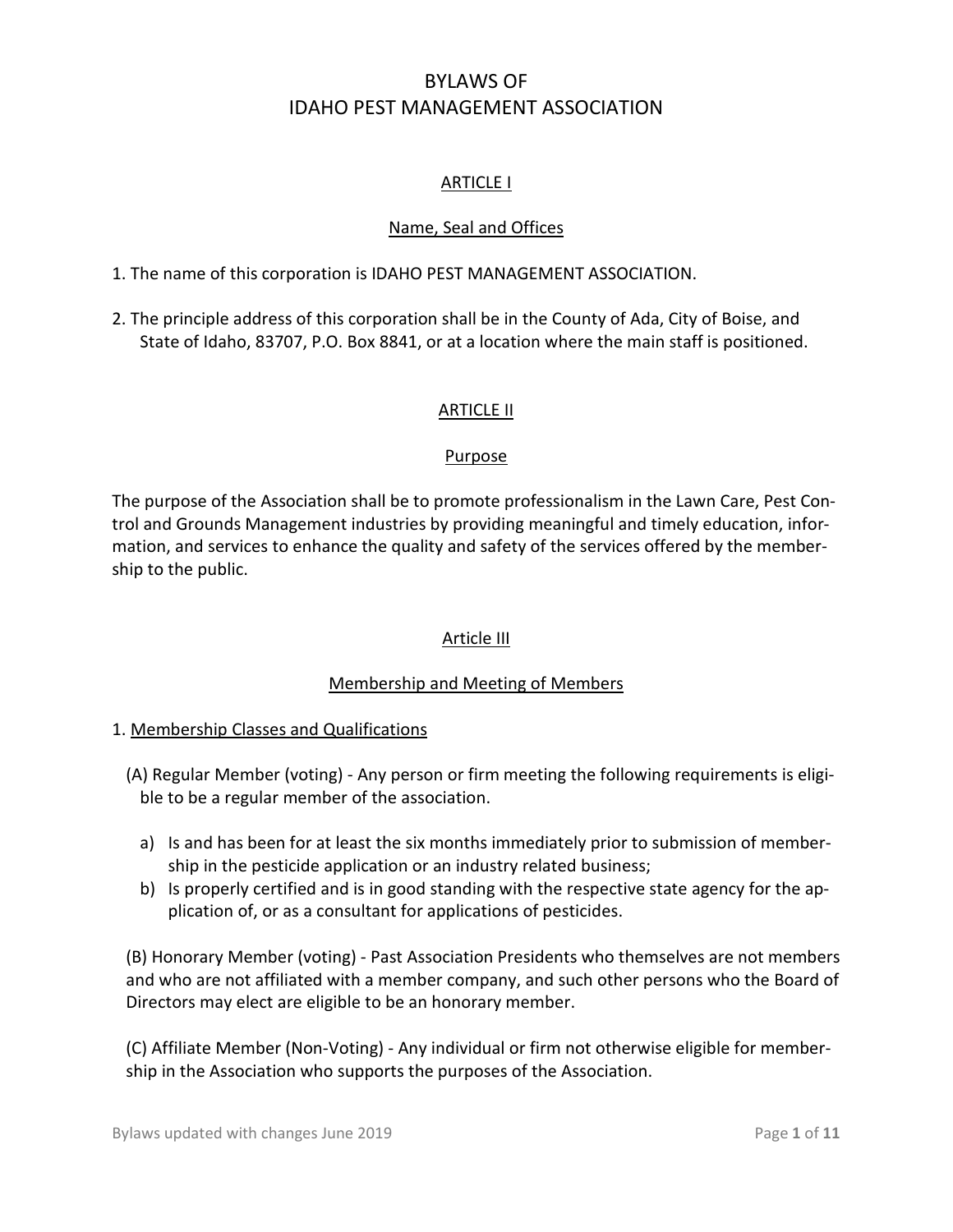### 2. Application for Membership

All applicants for membership must complete and sign the application form provided by the Association.

# 3. Approval of Application

Persons and firms who meet all membership eligibility requirements under these Bylaws shall be admitted upon written application and payment of dues.

### 4. Voting Rights of Members

Each voting member shall have one vote. The right of a member to vote shall cease upon termination of their membership.

### 5. Resignation or Termination of Membership

Any member may resign from the Association by mailing or emailing awritten resignation to the Secretary/Treasurer; however, no such resignation shall relieve the member from any unpaid dues and assessments accruing through the year in which the resignation is submitted. Membership is terminated by failure to pay dues and may be reinstated upon payment of dues in full.

### 6. Annual Meetings

An annual meeting of the members shall be held once per year at a time and place selected by the Board of Directors convenient to the members, for the purpose of electing directors and officers and for the transaction of such other business as may properly come before the meeting.

#### 7. Special Meetings

Special meetings of the members may be called by the President, or by the Board of Directors, or must be called by the President on receipt of a written request from at least one-half (½) of the members of the Association.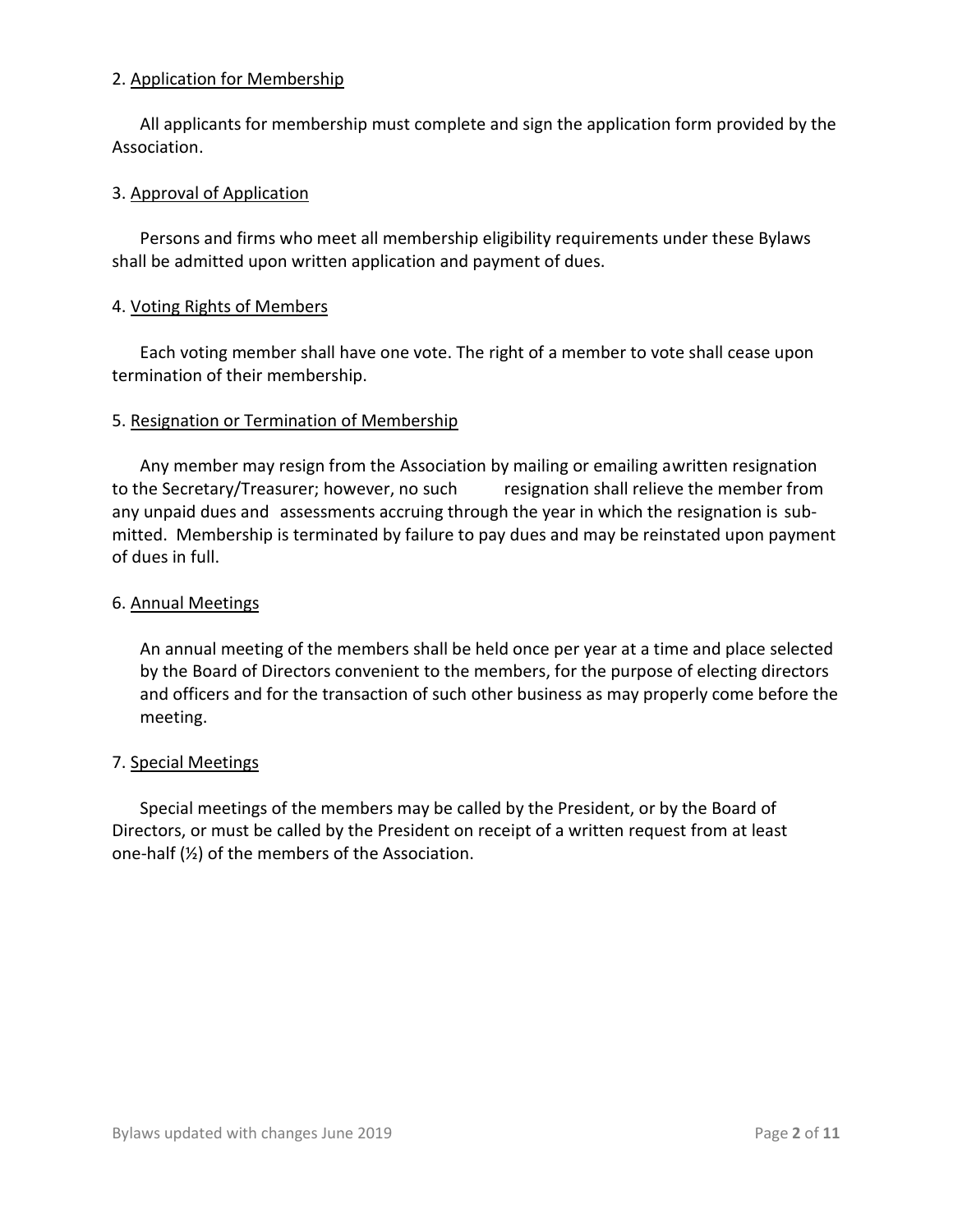# 8. Notice of Meetings

Printed or electronic notice stating the place, day and hour of the meeting and, in case of a special meeting, the purpose or purposes for which the meeting is called, shall be delivered not less than ten (10) business days before the date of the meeting, either personally, by mail or electronic notice, if any, by or at the direction of the President, or persons calling the meeting, to each member entitled to vote at such meeting.

In any case where a special or emergency meeting needs to be called where the ten (10) business day notice is not possible, such meeting can be called with a five (5) business day notice by a 2/3 vote of the board by phone or email.

### 9. Quorum of Special Meetings

At any special meeting of members of the Corporation the presence of one-third (1/3) of the active members in person or by proxy shall be necessary to constitute a quorum for all purposes except as otherwise provided by law, and the act of a majority of the members present at any meeting at which there is a quorum shall be the act of the full membership except as may be otherwise specifically provided by statute or by these Bylaws. In the absence of a quorum, or when a quorum is present, a meeting may be adjourned from time to time by vote of a majority of the active members present in person or by proxy, without notice other than by announcement at the meeting and without further notice to any absent member. At any adjourned meeting at which a quorum shall be present, any business may be transacted which might have been transacted at the meeting as originally notified.

#### 10. Proxies

At every meeting of members each member shall be entitled to vote in person or by proxy duly appointed by instrument in writing which is subscribed by such member and which bears a date not more than eleven (11) months prior to such meeting, unless such instrument provides for a longer period. Each member of the Association shall be entitled to one vote for each office to be filled. The vote for directors and officers and, upon the demand of any member, the vote upon any question before the meeting, shall be by ballot. All elections shall be had and all questions decided by a majority vote of the voting members present in person or by proxy.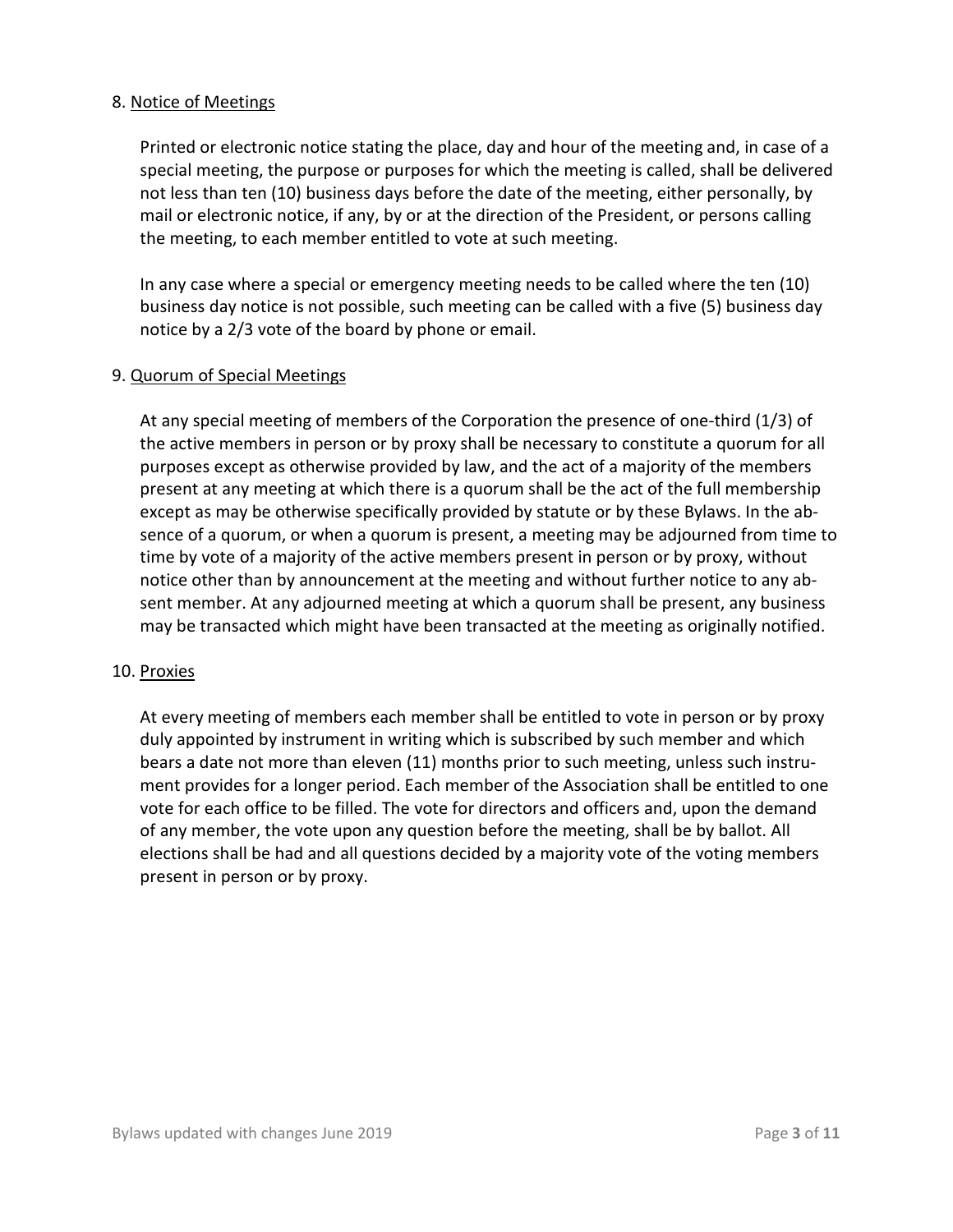# 11. Waiver of Notice

Whenever under the provisions of any law or under the provisions of the Certificate of Incorporation or By-Law of this Association, the Association or the Board of Directors or any committee thereof is authorized to take any action after notice of the members of the Association or after the lapse of a prescribed period of time, such action may be taken without notice and without the lapse of any period of time, if at any time before or after such action be completed, such requirements be waived in writing by the person or persons entitled or such notice or entitled to participate in the action to be taken or by his attorney thereunto authorized.

### 12. Removal of Members or Directors

Any member or director may be removed from membership or from office by the affirmative vote of two-thirds (⅔) of the board of directors, registered either in person or by proxy, at any regular or special Board meeting called for that purpose.

Reasons for removal may be but not limited to:

- 1) Conduct deemed detrimental to the interests of the Association and Industry
- 2) Failure to abide by the Bylaws
- 3) Failure to pay dues or assessments

Any such regular member, officer or director proposed to be removed shall be entitled to at least thirty (30) days' notice in writing by mail to the member's last known address (physical or email) of the meeting at which such removal is to be voted upon and shall be entitled to appear before and be heard at such meeting. Notice to the member shall include the charges lodged against him. The hearing or meeting shall be informal.

#### 13. Compensation and Expenses

Members shall not receive any stated salary for their services as such. The Board of Directors shall have power in its discretion to contract for any to pay to members rendering unusual or special services to the Association special compensation appropriate to the value of such services.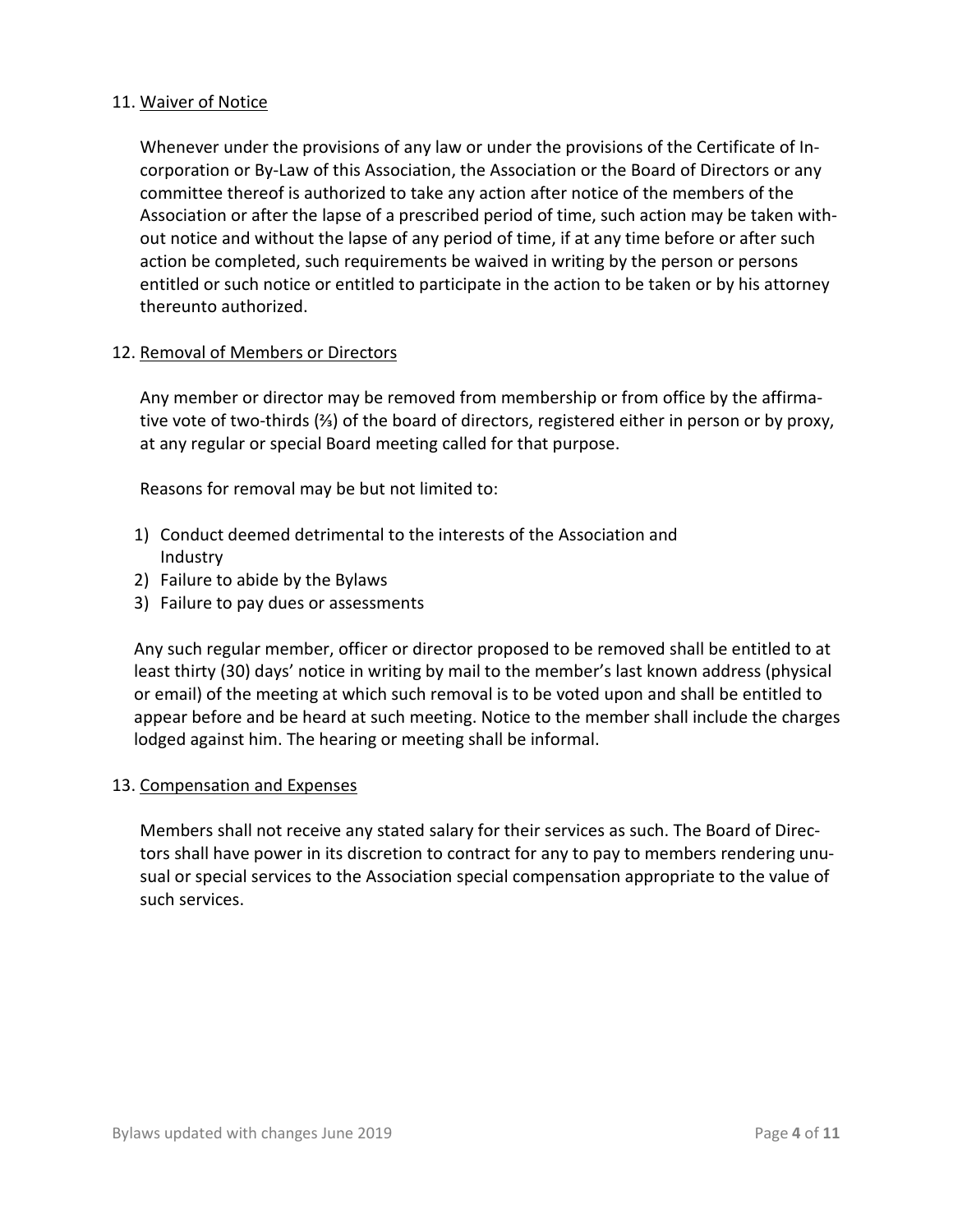# 14. Dues

Dues shall be paid annually and the renewal month will be July. The amount of dues will be determined by a two-thirds (2/3) majority vote of the board of directors.

# ARTICLE IV

# Directors

### 1. Election

The business and property of the Association shall be managed and controlled by a Board of Directors who shall be elected annually by the voting members, as follows:

- A. The President, President Elect, Secretary/Treasurer, by virtue of their election as officers of the Association, shall be the Executive Officers of the Association.
- B. The balance of the directors shall be from the regular members (or representatives of regular members) and elected by the voting members.
- C. The immediate Past President of the Association shall be a member of the Board of Directors, with voting rights, for two years following his Presidential term.

### 2. Areas of Members

The board of Directors will consist of the Executive Officers (3) of the organization, plus eight directors, representing the following geographical areas. The areas will be: North Idaho – Lewiston; Coeur d'Alene areas; Boise area; Twin Falls Area; Pocatello and Idaho Falls areas

# 3. Terms

Directors shall be elected annually for a term of two (2) total years. Directors are eligible for reelection after their two (2) year term expires.

The directors shall be chosen by ballot at such meetings by a majority of the voting members voting either in person or by proxy.

#### 4. Number

The number of directors of the Association shall be eleven (11), but such number may be increased or decreased by amendment to these Bylaws in the manner set forth in Article XII hereof. When the number of directors is so decreased by amendment adopted by the Board of Directors, each in office shall serve until his term expires, or until his resignation or removal as herein provided.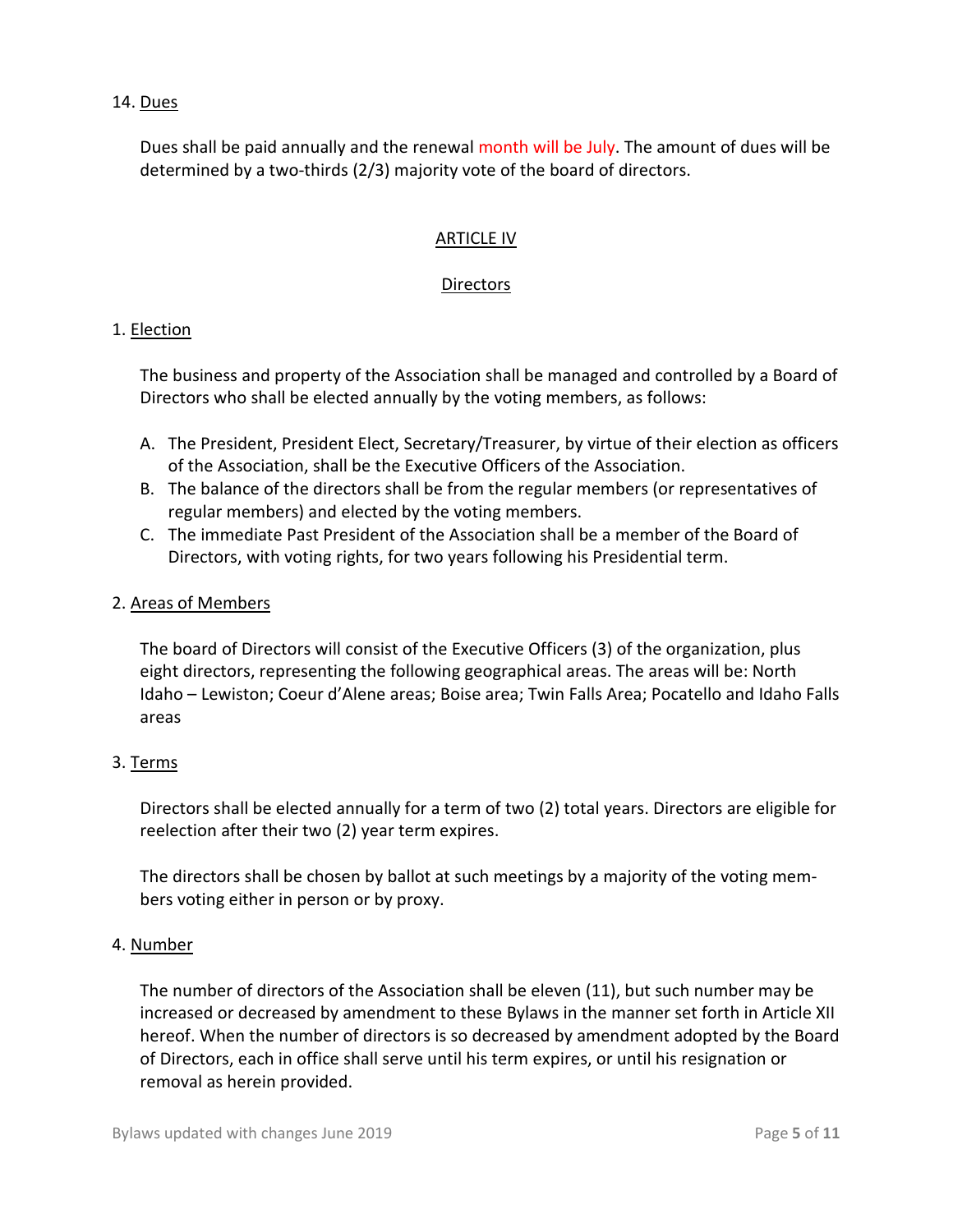### 5. Resignation

Any director may resign at any time by giving written notice of such resignation to the Board of Directors.

### 6. Vacancies

Any vacancy in the Board of Directors occurring during the year may be filled by an appointment by the president. A vacancy created by an increase in the number of directors may be filled by affirmative vote of the majority thereof. Any director so elected by the Board of Directors shall hold office until the next succeeding annual meeting of the directors of the Association or until the election and qualification of his or her successor.

#### 7. Special Meetings

Special Meetings of the Board of Directors may be called by the President and must be called by him on the written request of a majority of the Board.

### 8. Notice of Meetings

Notice of all directors' meetings, except as herein otherwise provided, shall be given by mailing or electronic notice of the same at least ten (10) business days before the meeting, addressed to the usual business or residence address of the director; but such notice may be waived by any director.

#### 9. Chairman

At all meetings of the Board of Directors, the President, or in his absence the President Elect, or in the case both are absent, a chairman chosen by the directors present, shall preside.

#### 10. Quorum

A majority of the Board of Directors shall constitute a quorum for the transaction of business at any meeting of the board; but if less than a majority of the directors are present at said meeting, a majority of the Directors present may adjourn the meeting from time to time without further notice.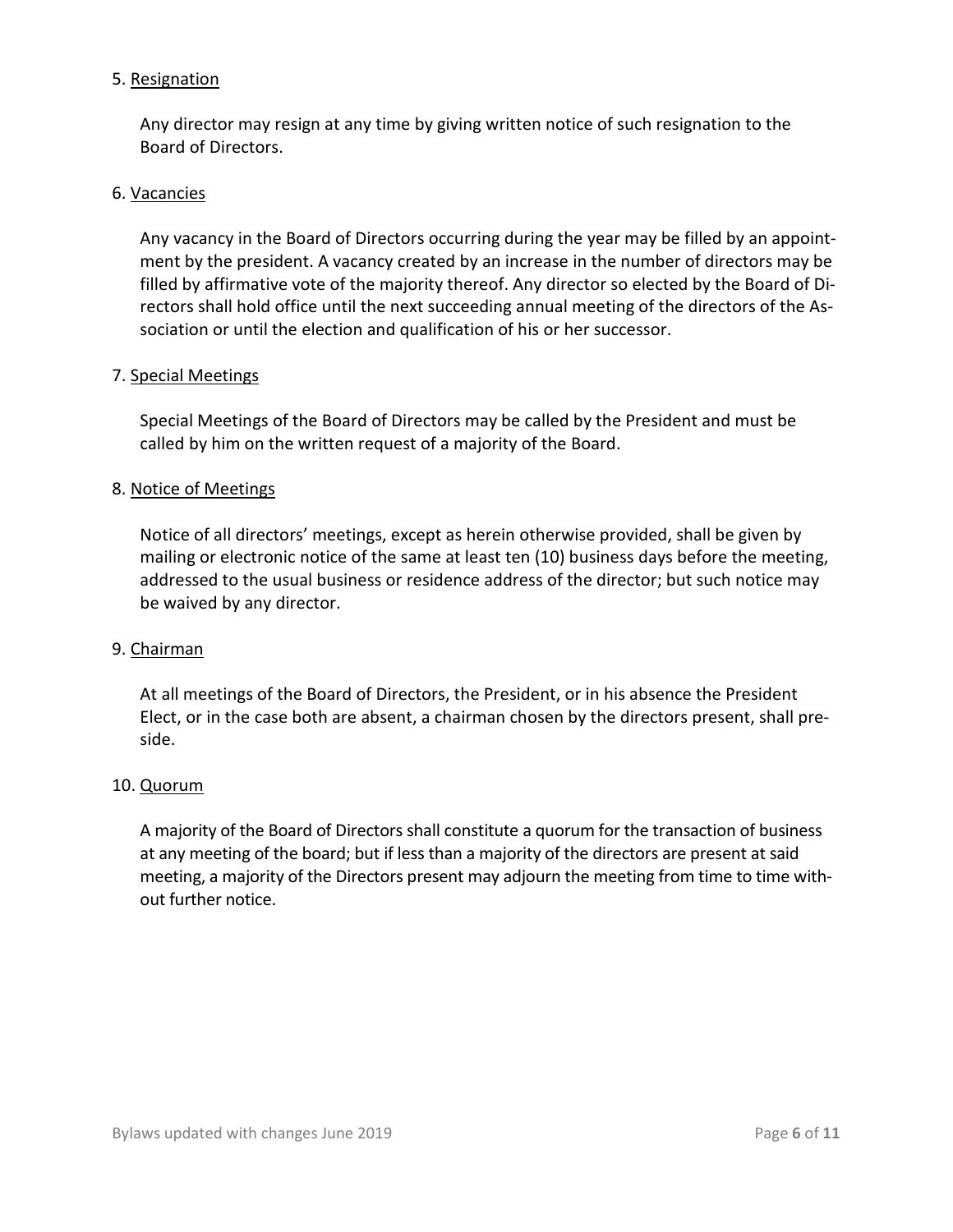# 11. Contracts and Services

The directors and officers of the Association may be interested directly or indirectly in any contract relating to or incidental to the operations conducted by the Association, and may freely make contracts, enter transaction, or otherwise act for and on behalf of the Association, notwithstanding that they may also be acting as individuals, or as trustees of trusts or as agents for other persons or corporations, or may be interested in the same matters as shareholders, trustees or otherwise; provided, however that any contract, transaction or act on behalf of the Association in a matter in which the directors or officers are personally interested as shareholders, directors, or otherwise shall be at arm's length. In no event, however, shall any person or other entity dealing with the directors or officers be obligated to inquire into the authority of the directors and officers to enter into and consummate any contract, transaction or other action.

### 12. Compensation

Directors shall not receive any stated salary for their services as such, but, by resolution of the Board, a fixed reasonable sum or expenses of attendance, if any, or both, may be allowed for attendance at each regular or special meeting of the Board. The board of Directors shall have power in its discretion to contract for and to pay to directors rendering unusual or exceptional services to the Association, special compensation appropriate to the value of such services.

#### 13. Powers

All the corporate powers, except such as are otherwise provided for in these Bylaws and in the laws of the State of Idaho, shall be and are hereby vested in and shall be exercised by the Board of Directors. The Board of Directors may by general resolution delegate to committees of their own number, or to officers of the Corporation, such powers as they may see fit.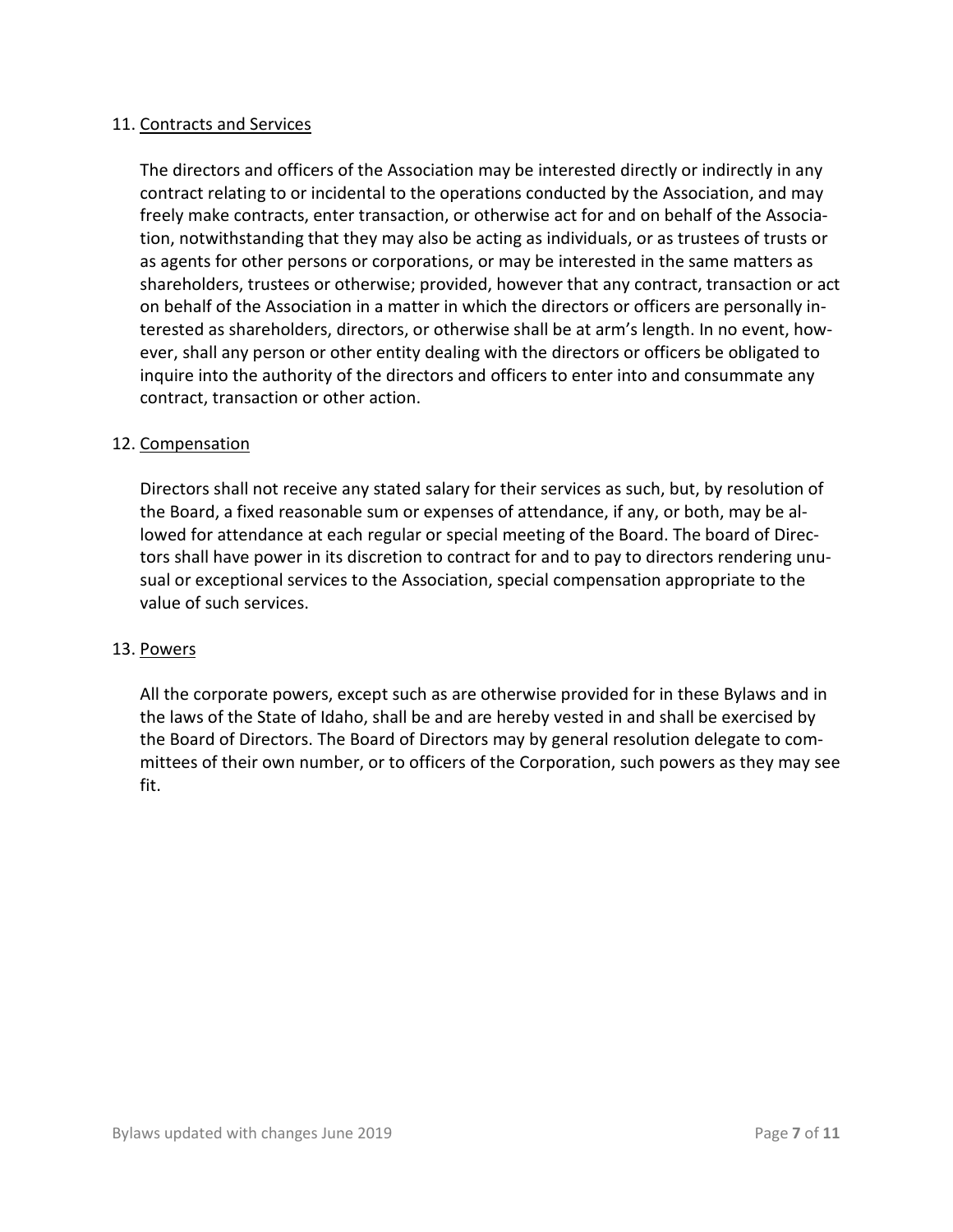#### ARTICLE V

# **Officers**

# 1. Number

The officers of the Association shall be the President, President Elect, and Secretary/Treasurer.

### 2. Election, Term of Office and Qualifications

All nominees for any officer's position must have served on the Board of Directors for at least one year immediately prior to nomination. Officers shall be elected annually by the Association membership as provided herein.

### 3. Vacancies

In case any office of the Association becomes vacant by death, resignation, retirement, disqualification or any other cause, the majority of the directors then in office, although less than a quorum, may elect an officer to fill such vacancy, and the officer so elected shall hold office and serve until the next meeting of the members and until the election and qualification of his or her successor.

### 4. President

The President shall preside at all meetings of members and of the Board of Directors. He shall have and exercise general charge and supervision of the affairs of the Association and such other duties as may be assigned to him by the Board of Directors. There will be no more than two consecutive terms as President.

#### 5. President Elect

The President Elect shall assist the President in the discharge of his duties as the President my direct and shall perform such other duties as from time to time may be assigned to him by the President or by the Board of Directors. The President Elect will be designated as the President-elect.

# 6. Secretary/Treasurer

The Secretary/Treasurer shall perform all duties incident to the office of Secretary/Treasurer subject to the control of the Board of Directors to include but not be limited to the record keeping of the Association, maintaining the financial records of the Association, reporting to the Board on the financial position of the Association and see to the disposition of the financial responsibilities of the Association. With board approval, some or all of these duties may be delegated to an Executive Coordinator.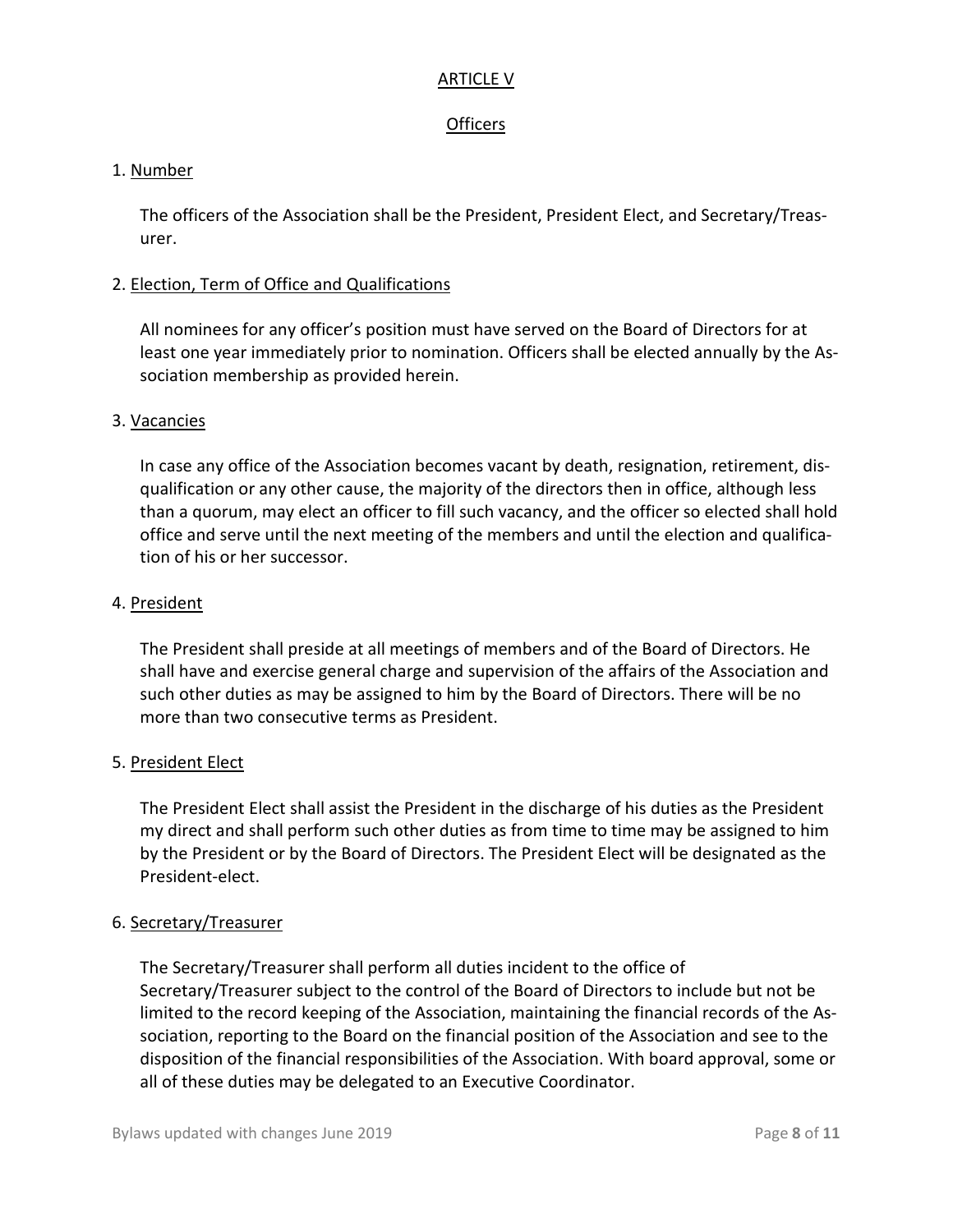# 7. Removal

Any officer may be removed from office by the affirmative vote of two-thirds (⅔) of all the directors at any regular or special meeting called for that purpose, for nonfeasance, malfeasance or misfeasance, for conduct detrimental to the interests of the Association or for refusal to render reasonable assistance in carrying out its purpose. Any officer proposed to be removed shall be entitled to at least twenty-five (25) days' notice in writing by mail of the meeting of the Board of directors at which such removal is to be voted upon and shall be entitled to appear before and be heard by the Board of Directors at such meeting.

# ARTICLE VI

# Agents and Representatives

The Board of Directors may appoint such agents and representatives of the Association with such powers, and to perform such acts or duties on behalf of the Association as the Board of Directors may see fit, so far as may be consistent with these bylaws, to the extent authorized or permitted by law.

# ARTICLE VII

# **Contracts**

The Board of Directors, except as in these Bylaws otherwise provided, may authorize any officer or agent to enter into any contract or execute and deliver any instrument in the name of and on behalf of the Association, and such authority may be general or confirmed to a specific agent. No employee shall have any power or authority to bind the Association by any contract or engagement, or to pledge its credit, or render it liable pecuniary for any purpose or to any amount, unless such power or authority is authorized by the Board.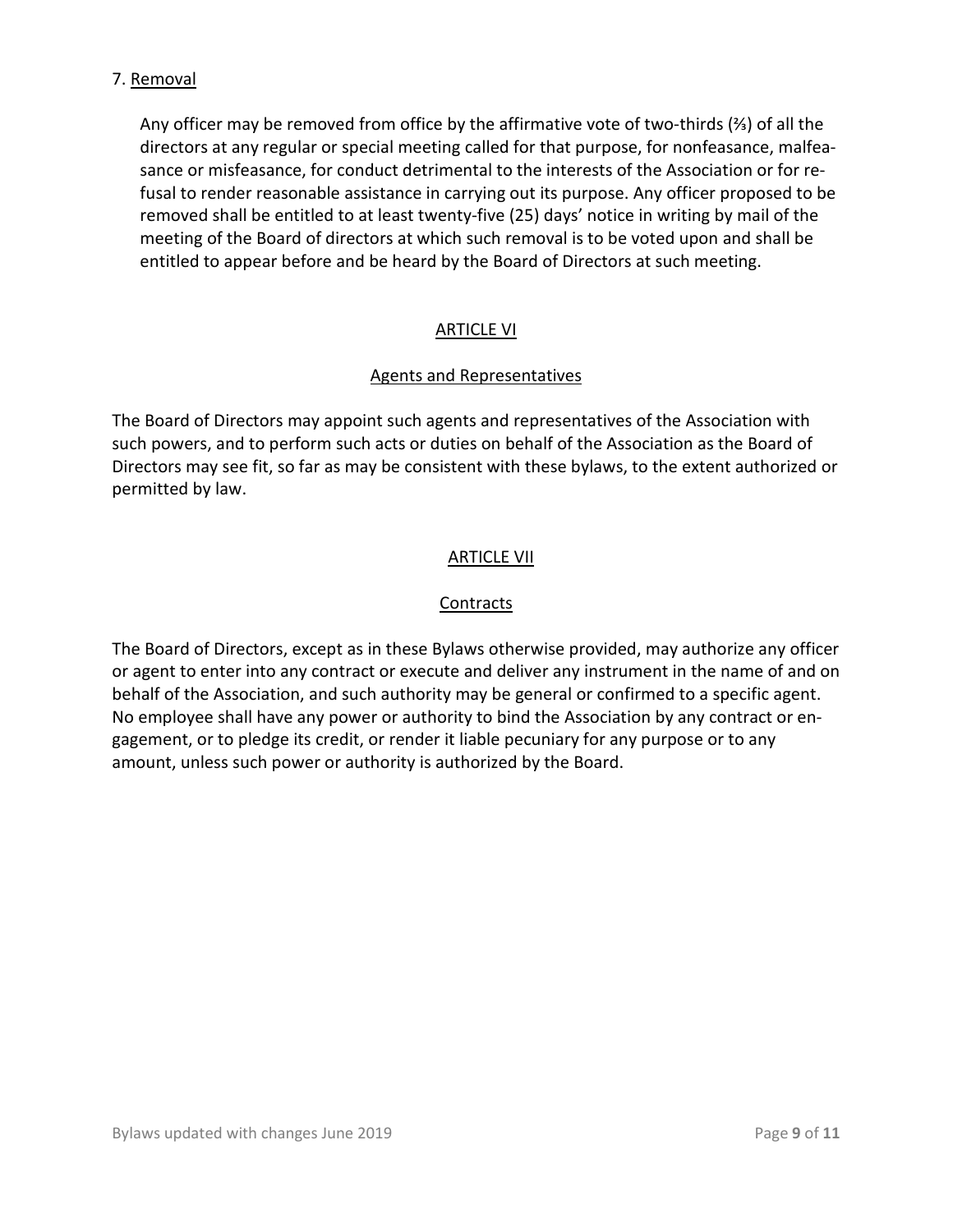# ARTICLE VIII

# Committees

- 1. The Board of Directors may create and appoint from its number, or from among such persons as the Board may see fit, one or more advisory or standing committees, and at any time may appoint additional members thereto. The members of any such committee shall serve during the pleasure of the Board of Directors. Such committees shall advise with and aid the officers of the Association in all matters designated by the Board of Directors. Each such committee may, subject to the approval of the Board of Directors, prescribe rules and regulations for the call and conduct of meetings of the committee and other matters relating to its procedure.
- 2. The members of any such committee shall not receive any stated salary for their services as such, but by resolution of the Board of Directors a fixed reasonable sum or expenses of attendance, if any, or both, may be allowed for attendance at each regular or special meeting of such committee. The Board of Directors shall have power in its discretion to contract for and to pay to any member of such committee, rendering unusual or exceptional services to the Association special compensation appropriate to the value of such services.

### ARTICLE IX

### Voting Upon Shares of Other Corporations

Unless otherwise ordered by the Board of Directors, the President shall have full power and authority on behalf of the Association to vote either in person or by proxy at any meeting of shareholders of any corporation in which this Association may hold shares, and at any such meeting may the ownership of such shares, which, as the owner thereof, this Association might have possessed and exercised if present. The Board of Directors may confer like powers upon any other person and may revoke any such powers as granted at its pleasure.

# ARTICLE X

# **Indemnification**

The Association shall indemnify its officers, directors, staff, and other members in performance of official duties of the Association by and through a policy of liability insurance in an amount and to the extent determined by the Board of Directors. Such indemnification shall be limited and restricted to coverage afforded by such insurance, unless otherwise approved by the Board of Directors.